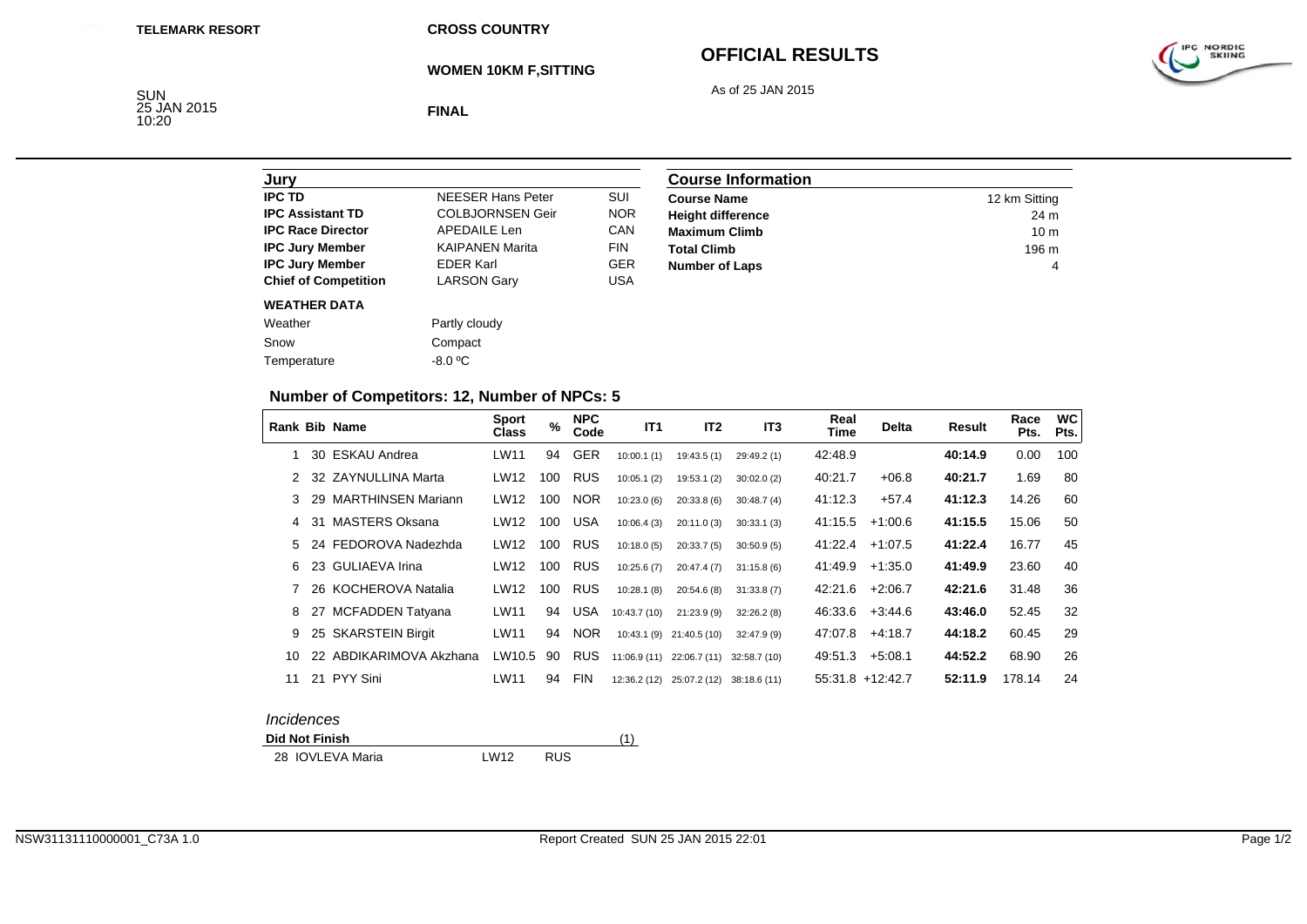| <b>TELEMARK RESORT</b>             | <b>CROSS COUNTRY</b>         |                         |                                    |
|------------------------------------|------------------------------|-------------------------|------------------------------------|
|                                    | <b>WOMEN 10KM F, SITTING</b> | <b>OFFICIAL RESULTS</b> | <b>IPC NORDIC</b><br><b>SKIING</b> |
| <b>SUN</b><br>25 JAN 2015<br>10:20 | <b>FINAL</b>                 | As of 25 JAN 2015       |                                    |

M.P.N

| Legend.      |                   |            |                                    |    |                |  |
|--------------|-------------------|------------|------------------------------------|----|----------------|--|
| <b>Delta</b> | e behind ranked i | <b>IPC</b> | International Paralympic Committee | TD | nical Delegate |  |
| ITn          | ediate position.  | <b>NPC</b> | National Paralympic Committee      |    |                |  |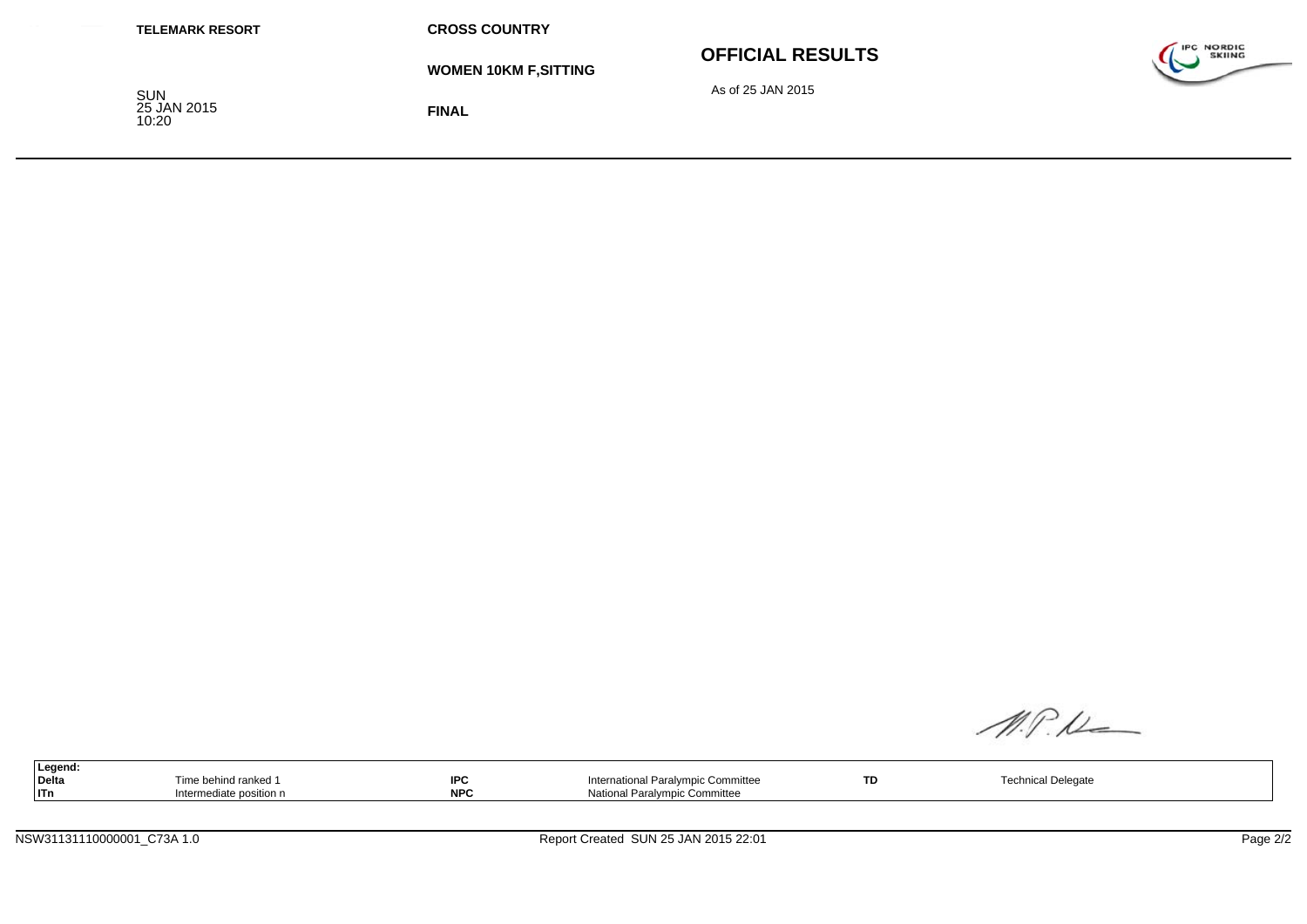**CROSS COUNTRY**

**WOMEN 15KM F,STANDING**

# **OFFICIAL RESULTS**

As of 25 JAN 2015



SUN<br>25 JAN 2015<br>13:00

**FINAL**

| Jurv                        |                          |            |
|-----------------------------|--------------------------|------------|
| <b>IPC TD</b>               | <b>NEESER Hans Peter</b> | SUI        |
| <b>IPC Assistant TD</b>     | <b>COLBJORNSEN Geir</b>  | <b>NOR</b> |
| <b>IPC Race Director</b>    | APFDAIL F Len            | CAN        |
| <b>IPC Jury Member</b>      | <b>KAIPANEN Marita</b>   | <b>FIN</b> |
| <b>IPC Jury Member</b>      | <b>FDFR Karl</b>         | <b>GER</b> |
| <b>Chief of Competition</b> | <b>LARSON Gary</b>       | USA        |
| <b>WEATHER DATA</b>         |                          |            |
| Weather                     | Partly cloudy            |            |
| Snow                        | Compact                  |            |
| Temperature                 | $-8.0 °C$                |            |

| <b>Course Information</b> |                  |
|---------------------------|------------------|
| <b>Course Name</b>        | 15 km Standing   |
| <b>Height difference</b>  | 34 m             |
| <b>Maximum Climb</b>      | 32 <sub>m</sub>  |
| <b>Total Climb</b>        | 510 <sub>m</sub> |
| <b>Number of Laps</b>     | 5                |

## **Number of Competitors: 9, Number of NPCs: 6**

|   |     | Rank Bib Name            | <b>Sport</b><br><b>Class</b> | %  | <b>NPC</b><br>Code | IT <sub>1</sub> | IT <sub>2</sub> | IT3         | IT4         | Real<br><b>Time</b> | <b>Delta</b>        | Result  | Race<br>Pts. | <b>WC</b><br>Pts. |
|---|-----|--------------------------|------------------------------|----|--------------------|-----------------|-----------------|-------------|-------------|---------------------|---------------------|---------|--------------|-------------------|
|   | 89  | KONONOVA Oleksandra      | LW8                          | 96 | <b>UKR</b>         | 8:33.3(1)       | 17:10.2(1)      | 25:44.0(1)  | 41:02.8(5)  | 45:32.0             |                     | 43:42.8 | 0.00         | 100               |
|   |     | 88 LIASHENKO Liudmyla    | LW8                          | 96 | <b>UKR</b>         | 9:03.6(2)       | 18:12.1(2)      | 27:21.8(2)  | 41:39.0(6)  | 48:04.2             | $+2:32.1$           | 46:08.9 | 33.42        | 80                |
|   |     | 82 RUMYANTSEVA Ekaterina | LW5/7                        | 88 | <b>RUS</b>         | 9:30.8(4)       | 18:55.4(3)      | 28:19.0(3)  | 37:40.6(1)  | 53:52.4             | $+4:11.9$           | 47:24.5 | 50.72        | 60                |
|   |     | 4 87 JARVELA Maija       | LW8                          | 96 | <b>FIN</b>         | 9:25.6(3)       | 18:59.4(4)      | 28:40.6(4)  | 38:23.8(2)  | 50:25.4             | $+4.53.3$           | 48:24.4 | 64.42        | 50                |
|   |     | 5 83 BUI Iryna           | LW8                          | 96 | <b>UKR</b>         | 9:45.1(5)       | 19:26.9 (5)     | 29:00.7 (5) | 44:03.3 (8) | 50:34.8             | $+5:02.7$           | 48:33.4 | 66.48        | 45                |
| 6 |     | 84 HUDAK Brittany        | LW8                          | 96 | CAN                | 10:11.0(6)      | 19:49.1 (6)     | 29:30.2(6)  | 39:28.6(3)  | 51:26.7             | $+5.54.6$           | 49:23.3 | 77.89        | 40                |
|   | 86. | DEKIJIMA Momoko          | LW6                          | 95 | <b>JPN</b>         | 10:11.9(7)      | 20:12.8(7)      | 30:25.5(7)  | 40:36.6(4)  | 53:44.4             | $+7.43.5$           | 51:03.2 | 100.75       | 36                |
| 8 | -81 | <b>WEEKES Emily</b>      | LW8                          | 96 | CAN                | 10:39.8(9)      | 21:30.2(9)      | 32:51.0(8)  | 43:38.6(7)  |                     | $56.48.7 + 11.16.6$ | 54:32.4 | 148.60       | 32                |
| 9 |     | 85 OLSEN Anne Karen      | LW6                          | 95 | <b>NOR</b>         | 10:26.6(8)      | 21:25.2(8)      | 32:54.5(9)  | 44:22.8 (9) |                     | $59:09.0 + 13:08.2$ | 56:11.6 | 171.30       | 29                |

M.P.L

| Legend:<br>Delta<br>ITn | Time behind ranked 1<br>Intermediate position n | IPC<br>NPC | International Paralympic Committee<br>National Paralympic Committee | TD | <b>Technical Delegate</b> |  |
|-------------------------|-------------------------------------------------|------------|---------------------------------------------------------------------|----|---------------------------|--|
|                         |                                                 |            |                                                                     |    |                           |  |